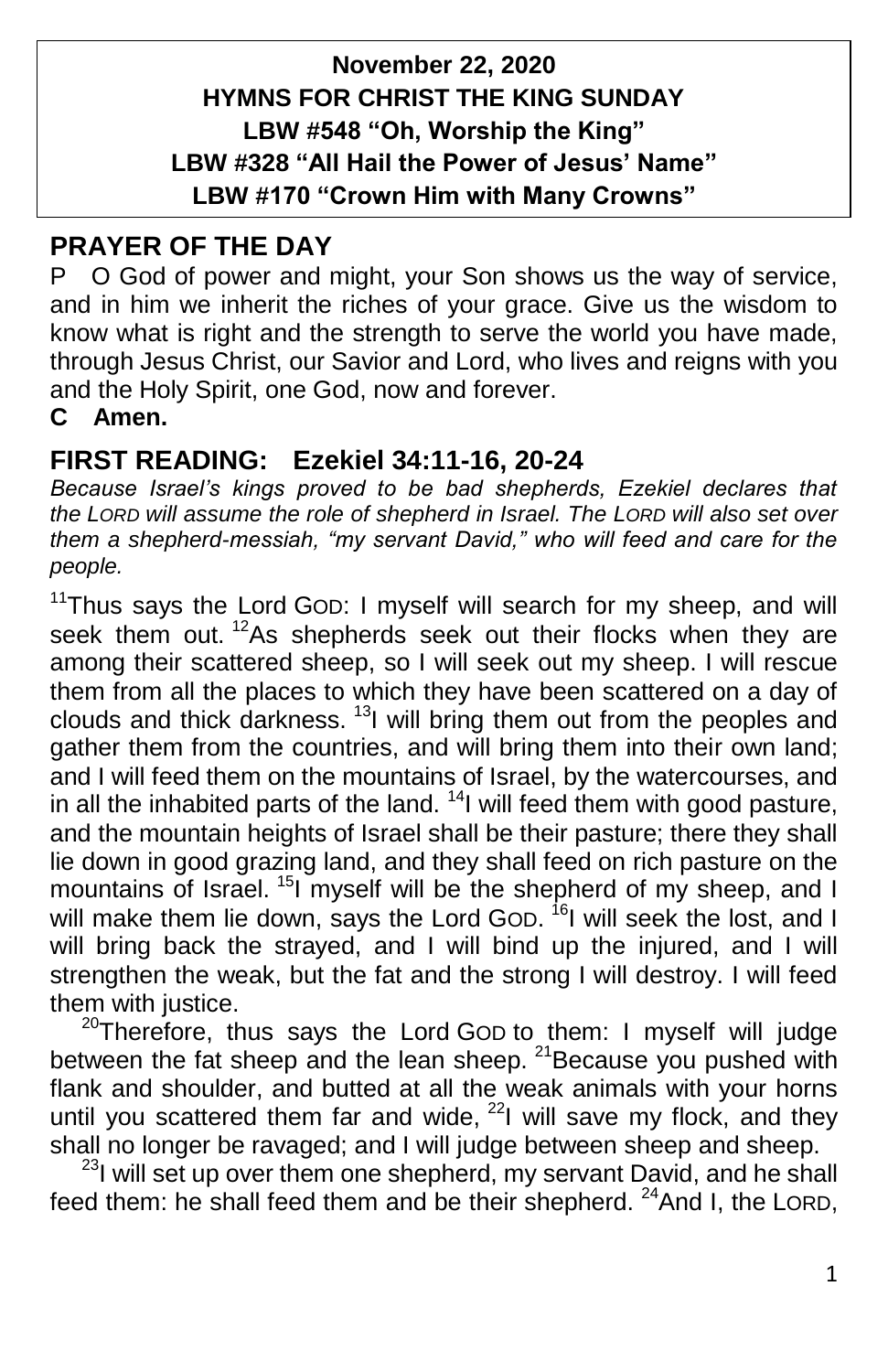will be their God, and my servant David shall be prince among them; I, the LORD, have spoken.

# **PSALM: Psalm 95:1-7a**

*R We are the people of God's pasture and the sheep of God's hand. (Ps. 95:7)*

 $1$ Come, let us sing to the LORD; let us shout for joy to the rock of our salvation. <sup>2</sup>**Let us come before God's presence with thanksgiving and raise a loud shout to the LORD with psalms.**  $3$ For you, LORD, are a great God, and a great ruler above all gods. 4 **In your hand are the caverns of the earth; the heights of the hills are also yours.** *R* <sup>5</sup>The sea is yours, for you made it, and your hands have molded the dry land. <sup>6</sup>**Come, let us worship and bow down, let us kneel before the LORD our maker.**  $7a$ For the LORD is our God, and we are the people of God's pasture and the sheep of God's hand. *R*

# **SECOND READING: Ephesians 1:15-23**

*In this passage, God is praised for revealing ultimate divine power in raising Jesus from the dead. The resurrected, exalted Christ is Lord of both the church and the entire universe, now and in the age to come.*

 $15$ I have heard of your faith in the Lord Jesus and your love toward all the saints, and for this reason <sup>16</sup>I do not cease to give thanks for you as I remember you in my prayers.<sup>17</sup>l pray that the God of our Lord Jesus Christ, the Father of glory, may give you a spirit of wisdom and revelation as you come to know him, <sup>18</sup>so that, with the eyes of your heart enlightened, you may know what is the hope to which he has called you, what are the riches of his glorious inheritance among the saints,  $^{19}$  and what is the immeasurable greatness of his power for us who believe, according to the working of his great power. <sup>20</sup>God put this power to work in Christ when he raised him from the dead and seated him at his right hand in the heavenly places,  $^{21}$ far above all rule and authority and power and dominion, and above every name that is named, not only in this age but also in the age to come.  $2^2$  And he has put all things under his feet and has made him the head over all things for the church,  $23$  which is his body, the fullness of him who fills all in all.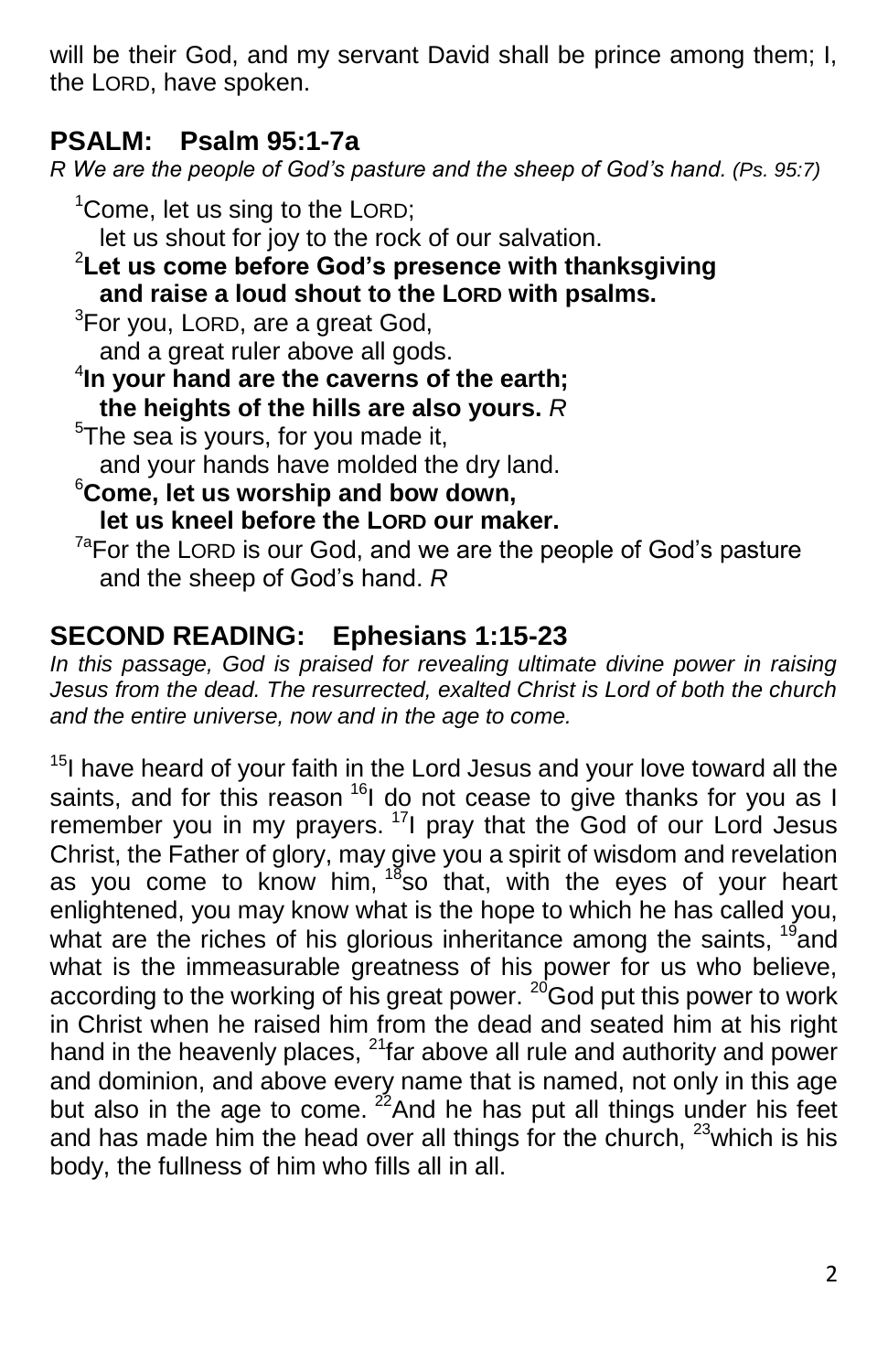# **GOSPEL: Matthew 25:31-46**

*Jesus compares himself to a king who moves among his subjects to see how he is treated: what is done for the least of those who belong to his family is truly done for him.*

[Jesus said to the disciples:]  $314$  When the Son of Man comes in his glory, and all the angels with him, then he will sit on the throne of his glory.  $32$ All the nations will be gathered before him, and he will separate people one from another as a shepherd separates the sheep from the goats,  $33$  and he will put the sheep at his right hand and the goats at the left. <sup>34</sup>Then the king will say to those at his right hand, 'Come, you that are blessed by my Father, inherit the kingdom prepared for you from the foundation of the world; <sup>35</sup> for I was hungry and you gave me food, I was thirsty and you gave me something to drink, I was a stranger and you welcomed me,  $36$ I was naked and you gave me clothing, I was sick and you took care of me. I was in prison and you visited me.' <sup>37</sup>Then the righteous will answer him, 'Lord, when was it that we saw you hungry and gave you food, or thirsty and gave you something to drink? <sup>38</sup>And when was it that we saw you a stranger and welcomed you, or naked and gave you clothing?  $39$ And when was it that we saw you sick or in prison and visited you?'  $40$ And the king will answer them, 'Truly I tell you, just as you did it to one of the least of these who are members of my family you did it to me.' <sup>41</sup>Then he will say to those at his left hand, 'You that are accursed, depart from me into the eternal fire prepared for the devil and his angels;  $42$  for I was hungry and you gave me no food, I was thirsty and you gave me nothing to drink, <sup>43</sup>I was a stranger and you did not welcome me, naked and you did not give me clothing, sick and in prison and you did not visit me.' <sup>44</sup>Then they also will answer, 'Lord, when was it that we saw you hungry or thirsty or a stranger or naked or sick or in prison, and did not take care of you?' <sup>45</sup>Then he will answer them, 'Truly I tell you, just as you did not do it to one of the least of these, you did not do it to me.' <sup>46</sup>And these will go away into eternal punishment, but the righteous into eternal life."

# **PRAYERS OF INTERCESSION**

**P** Longing for Christ's reign to come among us, we pray for the outpouring of God's power on the church, the world, and all in need.

## *A brief silence.*

A Sovereign of all, train our ears to hear your cry in the needs of those around us. Bless all social ministries of the church through which we seek to serve others as we ourselves have been served. Hear us, O God.

#### **C Your mercy is great.**